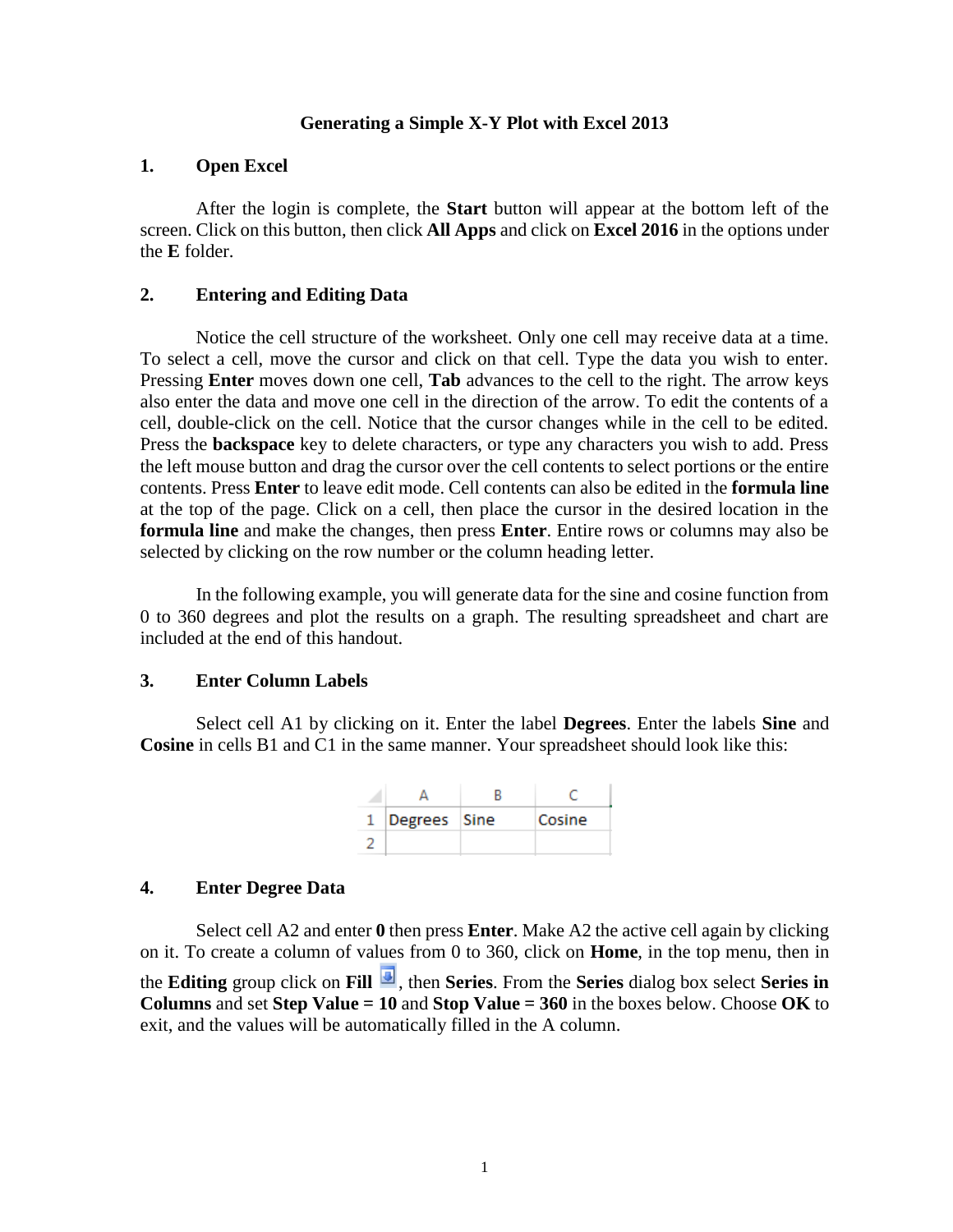## **5. Generate Sine and Cosine Data**

Select cell B2, then go to the **Formulas** tab and click on **Insert Function (fx)**. In the Or **Select a Category** box of the Insert Function Wizard select **Math & Trig**, then scroll the Function Name list and select **SIN**. Click on **OK**. Next we will need to provide the argument for the sine function (an angle in radians). A formula palette will appear. Click on the button on the right side of the formula bar labeled Number. Click on the A2 cell to select it as the argument for the radians function, and then click back on the right side of the formula bar. When formula palette appears again, select **OK**. The formula line should read: **=SIN(A2)**. Now to change the argument from degrees to radians you need to add a **radians** command to the left of the of the  $A2$ . The formula line should now read  $=$ **Sin** (**radians** $(A2)$ )

To set up the cosine function, we will copy the function for the sine into column C and then modify it. Select cell B2 and then click the right mouse button. Select **Copy** from the **Home** tab in the **Clipboard** group. The cell will be highlighted with a moving border. Select cell C2 and press **Enter**. Notice that the value of the cell is now **=SIN(radians(B2))** (the sine of the value of the radians). To change this, with cell C2 still active, click on the formula bar. Double-click on the cell reference B2 and then click on cell A2 to replace the highlighted B2. Next, double-click on the function **SIN** in the formula bar, then type **COS** followed by **Enter**. The first two rows of your spreadsheet should now look like this:

| Degrees Sine |   | Cosine |
|--------------|---|--------|
|              | n |        |

To fill in the rest of column B with the appropriate values, select cell B2, click on the corner when a small cross appears and hold down the mouse button while dragging down to B38. The angle reference (A2 in the first cell) is automatically updated for each row. Fill in column C in the same way.

### **6. Format the Data**

Select cells B2 through C38, then select **Format** in the **Cells** group under the **Home** menu. In the **Format Cells** dialog box click on the **Number** folder tab. Chose **Numbers** in the **Category** list, then enter **3** in the **Decimal Places** box and click **OK**. This will format the selected cells to display numbers with three decimal places. You could also have used the **Increase Decimal** and **Decrease Decimal** buttons on the toolbar menu in the **Number** group. Note the other formats available.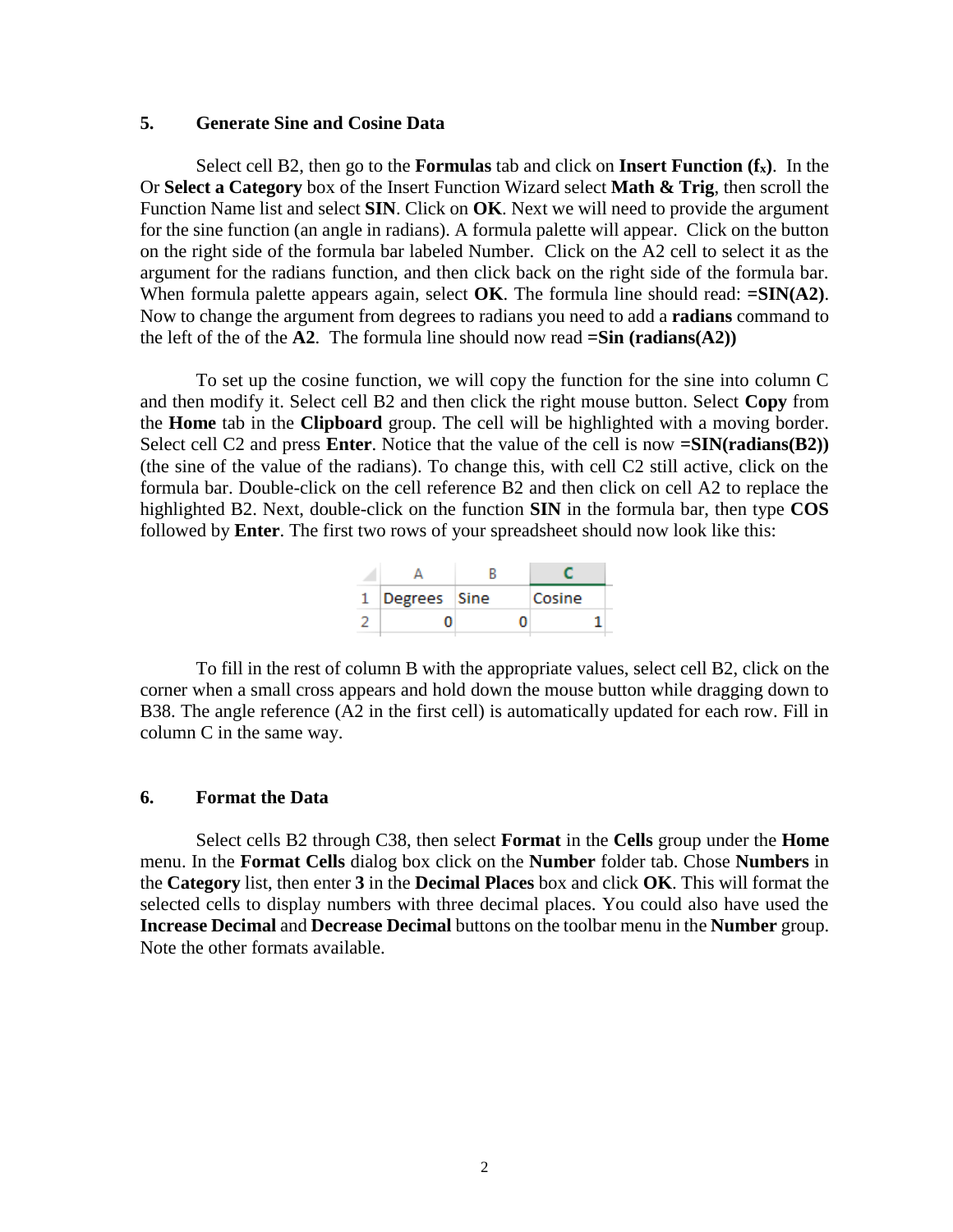## **Making an X-Y Plot**

## **1. Create the plot**

Select all three columns of data (including titles). Click on **Insert** in the menu bar and in the **Charts** group select the chart type you would like. In this case, choose a scatter plot with only markers. The graph will pop up along with a new menu at the top, **Chart Tools**. There are several options for formatting and changing the graph under the **Chart Tools** menu.

## **2. Customize the Graph**

To change the size of the plot on the worksheet, single click on the plot window and use the mouse to drag the edges of the plot window which show up in light grey and have four little dots where you can drag the chart edges around. The plot can be repositioned on the worksheet by selecting it and dragging it with the mouse.

To edit the graph, click the mouse on the plot window. Notice that the top level menu items change when the plot is selected in this way. To change anything on the plot, click on that portion of the graph. If you double-click on any part of either axis or the data curve itself, a window will appear that allows for changes in line type, color, etc.

## **Save and Exit**

### **1. Save the Worksheet and Chart**

Select **Save As** under the **File tab** at the to. Enter a filename into the **File Name** box. If you want to save to a different drive begin your file name with the drive letter, e.g. **a:**, or select from the list of drives in the box to the left. Click on **Save** to exit.

If you wish to import your spreadsheet data into a different package, you can save it under a different format. To do this, choose **Save As**, then select a file type from the list under **Save as Type**. Type the filename in the box as before. The filename will automatically be given an extension appropriate for the given type, e.g. **.txt** for a text file. **Caution:** If you save your work as a **.txt** file, you will lose all formulas and formatting.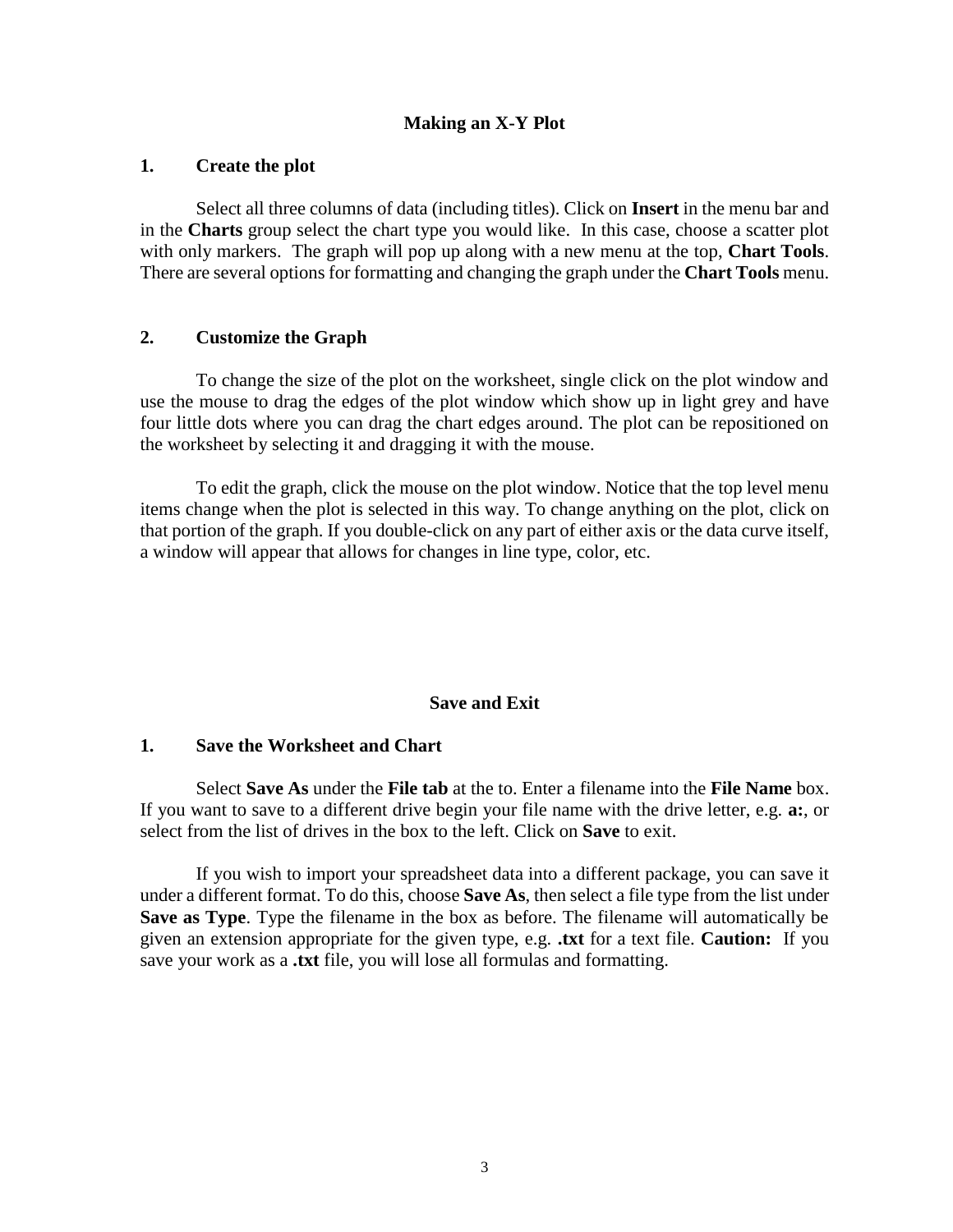# **2. Print the Worksheet and Chart**

To print the worksheet with the chart on it, select **Page Setup** under the **Print Preview** section of **Print** under the **File tab**. When the **Page Setup** dialog box appears, click on the **Margins** folder tab and set the margins as desired. Then click on the **Header/Footer** folder tab and select a predefined header and footer from the lists under **Header** and **Footer** or type in your own after clicking on **Custom Header** and **Custom Footer**. Now click on the **Page** folder tab and check the desired page orientation (**Portrait** or **Landscape**). To select a printer click on **Print**. The printer that is currently selected will appear in the **Name** box. You can select a different printer from the drop-down under this box. Clicking **OK** from the **Print** dialog box will then send the worksheet to the selected printer.

To print just the chart, click on it, then follow the procedure above. The options for margins, headers and footers, printer selection, etc. are the same as above. When you click **Print**, **Selected Chart** will be selected in the **Print What** area.

## **3. Exit Excel**

Select **Exit** under the **File tab**. The following page shows what the completed worksheet and chart should look like.